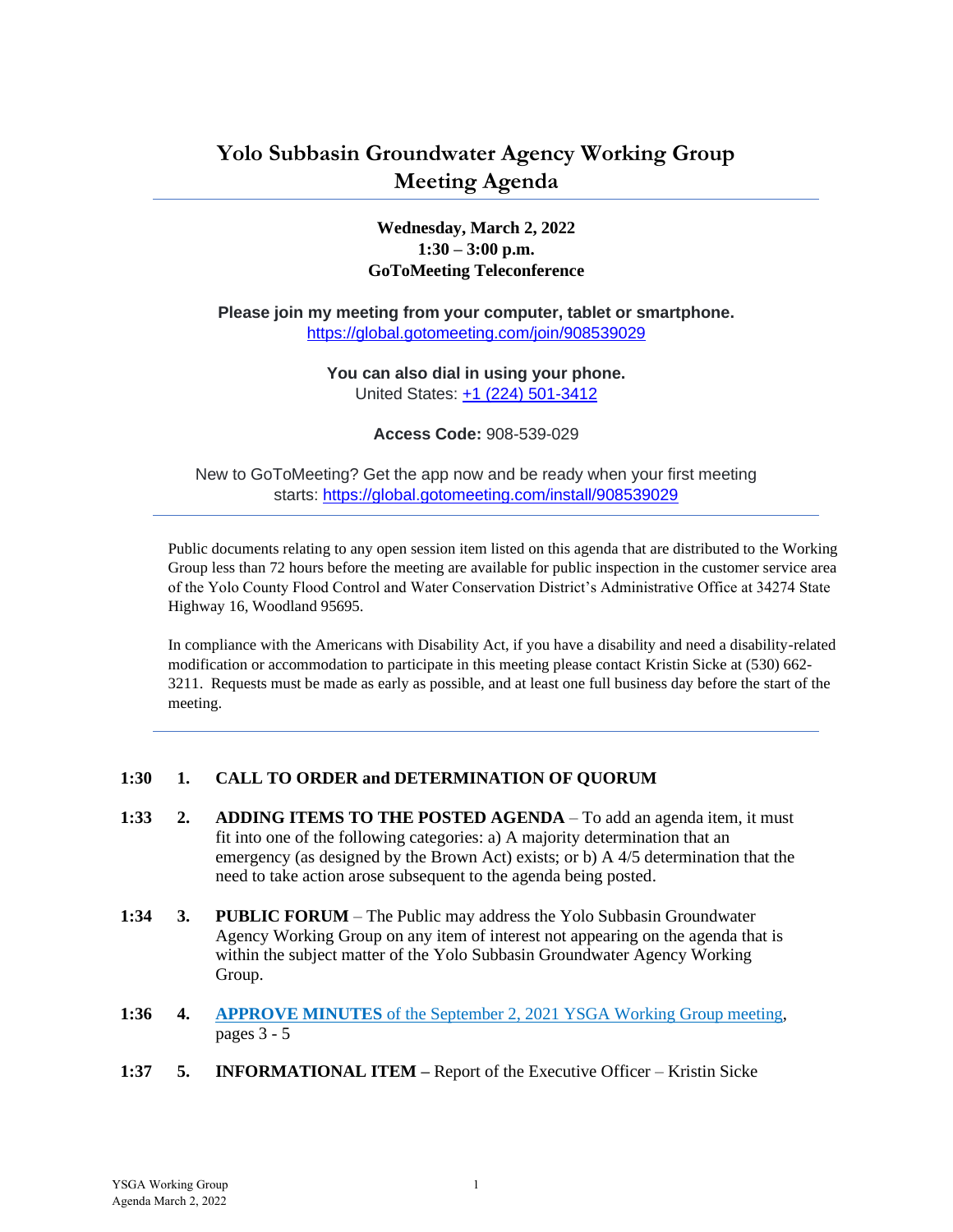#### **1:40 6. CURRENT WATER CONDITIONS AND SUMMER 2022 PROJECTIONS –** Member Roundtable

#### **1:50 7. SB 552 AND DROUGHT PLANNING,** Yolo County OES

- a. WRA TC Ad Hoc Drought Task Force
- b. YSGA Drought Contingency Planning Committee

#### **1:55 8. GSP IMPLEMENTATION UPDATE,** GSP Technical Team

- a. Annual Report submission for April 1, 2022 deadline
- b. Upcoming funding solicitations
- c. Project Proponent commitments
- d. North Yolo Management Area's *Buckeye Creek Recharge Project*

#### **2:25 9. DISCUSSION: WRA DISSOLUTION and INCORPORATION INTO THE YSGA**

#### **2:30 10. DISCUSSION: MANAGEMENT AREA ADVISORY COMMITTEE FRAMEWORK**

- a. Update on Hungry Hollow Area Community Meetings
- b. Special Projects Advisor

#### **2:45 11. FUTURE WORKING GROUP DISCUSSIONS –** Executive Officer

- a. Advisory Committee Roles
- b. Annexation of "Grey Areas"
- c. Role of Water Transfers

#### **2:50 12. WRAP UP and NEXT STEPS**

#### **3:00 13. ADJOURN**

Consideration of items not on the posted agenda, items in the following categories: 1) majority determination that an emergency (as defined by the Brown Act) exists; or 2) a 4/5ths determination that the need to take action arose subsequent to posting of the agenda. I declare under penalty of perjury that the foregoing agenda meeting of the Working Group of the Yolo Subbasin Groundwater Agency was posted February 25, 2022 at the Yolo County Flood Control & Water Conservation District at 34274 State Highway 16 and was made available to the public during normal business hours.

 $\underline{\mathcal{A}}$ 

Kristin Sicke, Executive Officer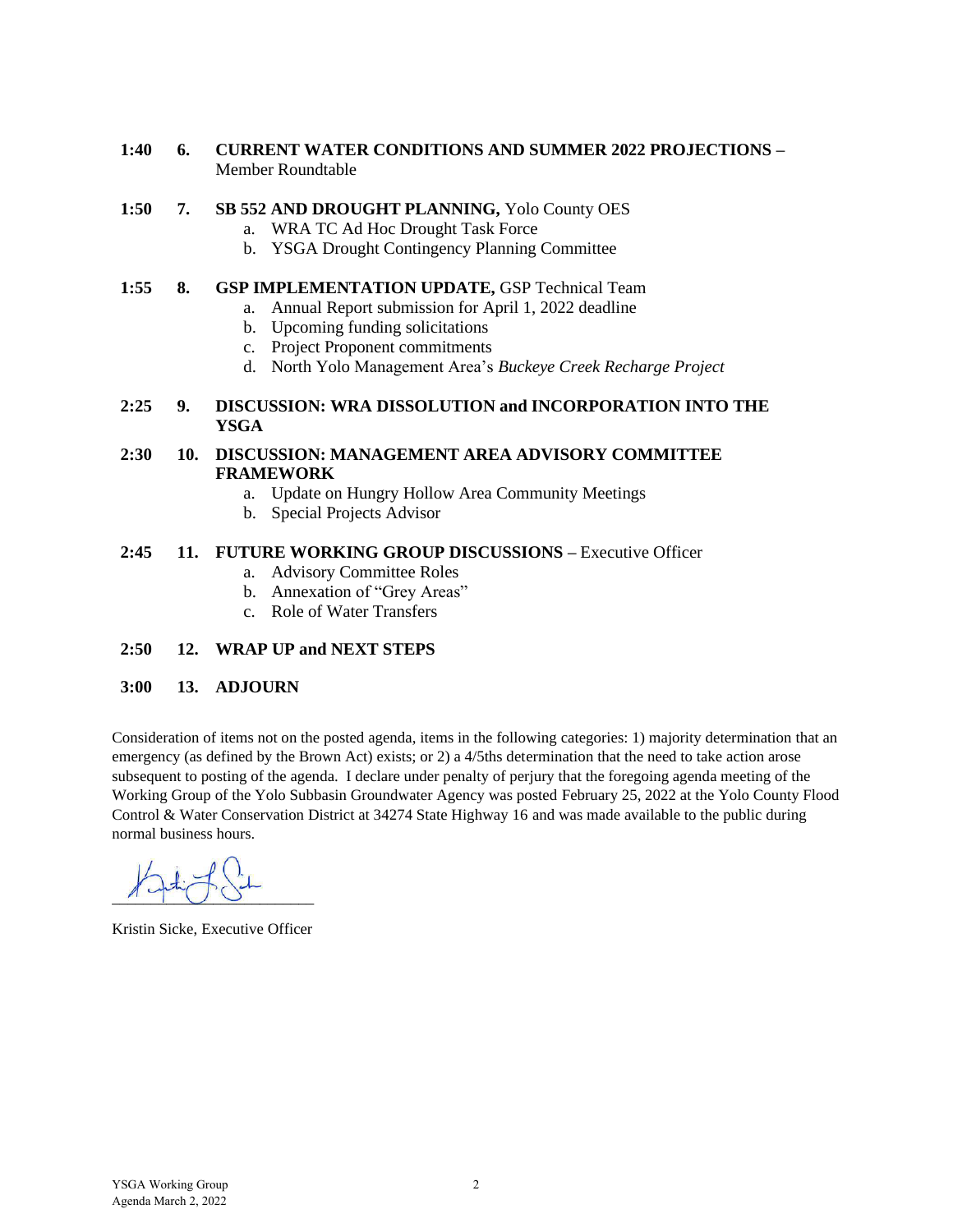## **Yolo Subbasin Groundwater Agency (YSGA) Working Group 1:00 p.m. to 3:00 p.m. via GoToMeeting Teleconference September 2, 2021 Minutes**

## <span id="page-2-0"></span>**1. CALL TO ORDER and DETERMINATION OF QUORUM**

Kristin Sicke, Executive Officer, called the meeting to order at 1:03 pm. Kristin conducted a roll call and determined a quorum of member agencies were virtually in attendance (Roll Call attached).

- **2. APPROVE AGENDA and ADDING ITEMS TO THE POSTED AGENDA** The agenda was approved with no additional items.
- **3. PUBLIC FORUM** No public comments.
- **4. APPROVE MINUTES of July 29, 2021 YSGA WORKING GROUP MEETING**. Tom Barth motioned to approve the minutes. The motion was seconded by Roger Cornwell and passed unanimously. (Roll call attached).

### **5. INFORMATIONAL ITEM – Report of the Executive Officer** (Kristin Sicke): Kristin gave an overview of the Groundwater Sustainability Plan (GSP) work accomplished by technical staff for the YSGA.

Wells at Cacheville and Knights Landing CSD's are being added to the real-time network. All real-time wells are currently below 2020 levels. Some wells are below their 2015 levels. The spring-fall measurements are being taken monthly throughout the drought. The rate of decline seen in these wells is slowing.

### **6. UPDATE ON GSP DEVELOPMENT,** GSP Technical Team.

- A. The Draft GSP is posted to Website for public comment from Aug. 25 until Oct. 27, 2021.
- B. Review of Public Workshop Content and Comments Received (Aug. 25 and Sept. 1, 2021). The group discussed the takeaways and main concerns presented by stakeholders at the public workshops. The comments received focused on:
	- Technical issues
	- Structure of the YSGA
	- Data gaps
	- Changing conditions: land use, climate change, areas of declining groundwater levels
	- Domestic well concerns
	- Concerns about management actions such as meters, permitting, and other restrictions

David Schaad commented that the locations of the concerned commentors is important when considering how best to address the concerns. The technical team will work to summarize the areas of the most concerned participants.

Ken Loy suggested overlaying the OES map of dry wells with the map showing changes in water levels to determine how localized the problems are.

David added that assessing the projects based on whether they may help the identified problem areas will be important.

Rod Scheaffer commented that encouraging growers to use surface water is an important project and asked whether any limiting of groundwater pumping will occur for growers not using surface water.

## **7. CONSIDERATION OF FORMING A YSGA DROUGHT CONTINGENCY PLANNING COMMITTEE**

The planning committee would develop a drought contingency plan, including considering additional management actions to better manage a long-term drought and prioritizing projects for implementation. The County Board of Supervisors met on August 31 and agreed to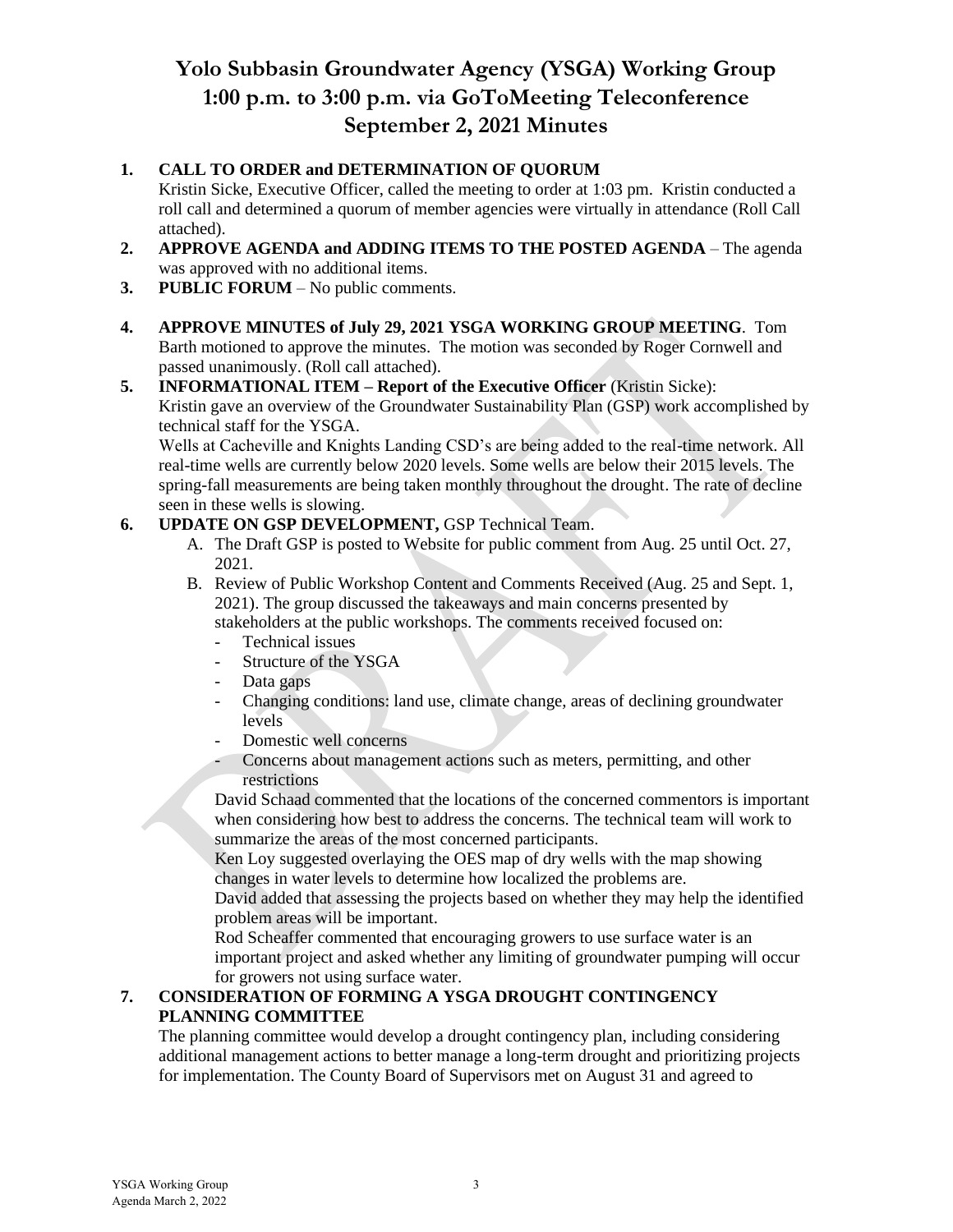## **Yolo Subbasin Groundwater Agency (YSGA) Working Group 1:00 p.m. to 3:00 p.m. via GoToMeeting Teleconference September 2, 2021 Minutes**

continue coordination with the YSGA and receive an advisory recommendation from the drought committee.

The County is working to set up a better data collection program as part of the well permitting process. Coordination is already ongoing between the YSGA, Yolo County DEH, and Yolo OES. Ken Loy suggested a communication plan to be developed to inform the public of the proper notification process. Jeanette Wrysinski inquired about the County's ability to contact well owners, which has been lacking in the past.

The group discussed several management actions that may be relevant to drought response, including:

- Coordinated response to threshold exceedances
- Preparedness through recharge projects
- Domestic well impact mitigation program

Evan Jacobs commented on the need to consider whether the agency will be involved in shortterm response, and if so, how that response will be funded. Tom Barth emphasized the need for the committee to fully define the nature of the problem.

Ben King commented on the Human Right to Water and stated that the YSGA may need to develop mitigation actions. Second, he commented that climate change is predicted to increase climate variability, and the YSGA will likely need to respond. Rod Schaffer commented that he still sees a lot of flood irrigation around the County and suggested using grants for water conservation and irrigation efficiency technologies. Lee Smith commented that he believes there is no short-term solution such as a moratorium, and that the issue is more long-term. He emphasized the need to understand more about the wells that are failing. Roger Cornwell added that NCWA will be having upcoming strategic planning meetings relevant to this discussion.

Kristin Sicke and Bill Vanderwaal presented the Buckeye Creek Recharge Project, which will be presented to the Board of Directors for approval on September 21. Ben King commented in support of the recharge project, mentioning its benefits to both Yolo and Colusa subbasins. Davis Schaad commented in support of prioritizing the District's China Slough recharge project.

Ashley Driver commented on the need to consider multiple monitoring sites and data sources. **8. FUTURE WORKING GROUP DISCUSSIONS –** Executive Officer

- a. Annexation of "Grey Areas"
- b. Advisory Committee Roles
- c. Role of Water Transfers

#### **9. WRAP UP and NEXT STEPS:**

- a. No additional comments.
- **10. ADJOURN:** Meeting adjourned at 2:48 p.m.

Respectfully submitted,

Kristin Sicke Executive Officer